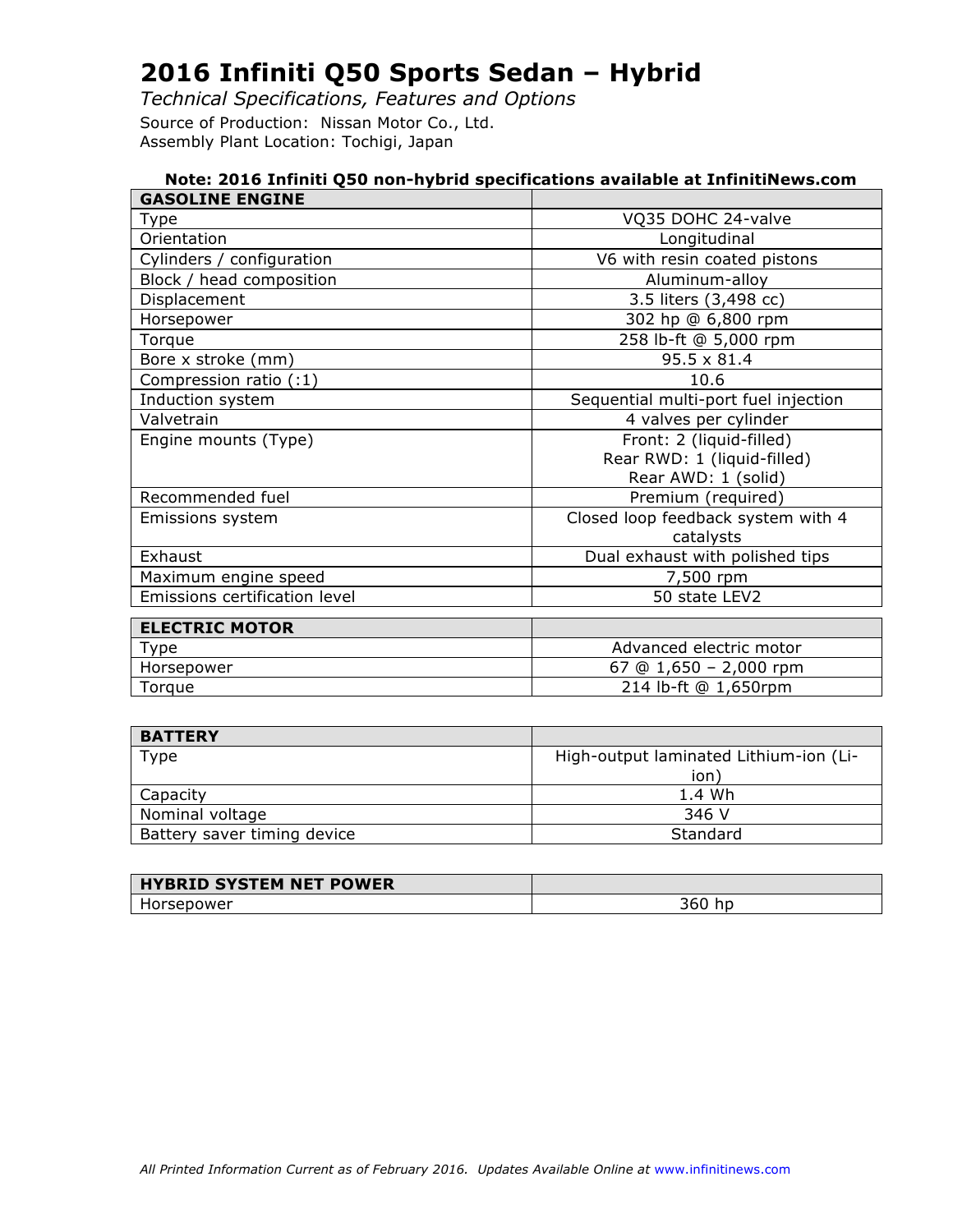| <b>DRIVETRAIN</b>                      |                          | Q50 Hybrid Premium | <b>Q50 Hybrid Premium</b><br><b>AWD</b>      |  |
|----------------------------------------|--------------------------|--------------------|----------------------------------------------|--|
| Drive configuration                    |                          |                    |                                              |  |
| Front engine/rear-wheel drive          |                          | S                  |                                              |  |
| Front engine/ATESSA ET-S® all-wheel    |                          |                    |                                              |  |
| drive                                  |                          |                    | S                                            |  |
| Transmission type                      |                          |                    | 7-speed automatic w/Sport mode and Downshift |  |
|                                        |                          |                    | Rev Matching                                 |  |
| Adaptive Shift Control                 |                          |                    | S                                            |  |
| <b>Hill Start Assist</b>               |                          | S                  |                                              |  |
| Gear ratios (:1)                       | 1 <sup>st</sup>          | 4.783              |                                              |  |
|                                        | 2 <sup>nd</sup>          |                    | 3.102                                        |  |
|                                        | 3 <sup>rd</sup>          |                    | 1.984                                        |  |
|                                        | 4 <sup>th</sup>          |                    | 1.371                                        |  |
| $\overline{\mathbf{5}}^{\mathsf{th}}$  |                          | 1.000              |                                              |  |
|                                        | 6 <sup>th</sup><br>0.870 |                    |                                              |  |
|                                        | 7 <sup>th</sup>          |                    | 0.775                                        |  |
|                                        | Rev.                     |                    | 3.858                                        |  |
| Final drive ratio (:1)                 |                          | 2.611              |                                              |  |
| Advanced Vehicle Dynamic Control (VDC) |                          |                    | S                                            |  |
| with cancellation switch               |                          |                    |                                              |  |

| <b>BODY, SUSPENSION AND STEERING</b>          | <b>Q50 Hybrid Premium</b>       | Q50 Hybrid Premium<br><b>AWD</b>                          |
|-----------------------------------------------|---------------------------------|-----------------------------------------------------------|
| Unibody<br>Body type                          |                                 | High-strength steel corrosion-resistant,<br>aluminum hood |
| Front suspension                              |                                 | Independent double-wishbone w/stabilizer bar              |
| Rear suspension                               |                                 | Multi-link independent w/stabilizer bar                   |
| Sport tuning with double-piston KYB<br>shocks |                                 | S                                                         |
| Steering type                                 | <b>Direct Adaptive Steering</b> |                                                           |
| Steering ratio - Direct Adaptive Steering     | $12.07 - 32.94$                 | $11.86 - 32.36$                                           |
| Turning diameter (feet)                       | 36.7                            | 37.4                                                      |
| Turns (lock-to-lock)                          | 2.12                            | 2.02                                                      |

| <b>BRAKES</b>                        |                   | <b>Q50 Hybrid Premium</b> | Q50 Hybrid Premium<br><b>AWD</b>                 |
|--------------------------------------|-------------------|---------------------------|--------------------------------------------------|
| <b>Type</b>                          |                   |                           | Electric Driven Intelligent Brake (regenerative) |
| Power-assisted                       | Front             |                           | S                                                |
| vented disc (in.)                    | $12.6 \times 1.1$ |                           |                                                  |
|                                      | Rear              | S                         |                                                  |
|                                      | $12.1 \times 0.6$ |                           |                                                  |
| Electronic Brake force Distribution  |                   | S                         |                                                  |
| Brake Assist with Preview Braking    |                   | S                         |                                                  |
| <b>Function</b>                      |                   |                           |                                                  |
| 4-wheel/4-channel/4-sensor Anti-lock |                   | S                         |                                                  |
| Braking System (ABS)                 |                   |                           |                                                  |
| Parking brake                        |                   |                           | Foot-operated                                    |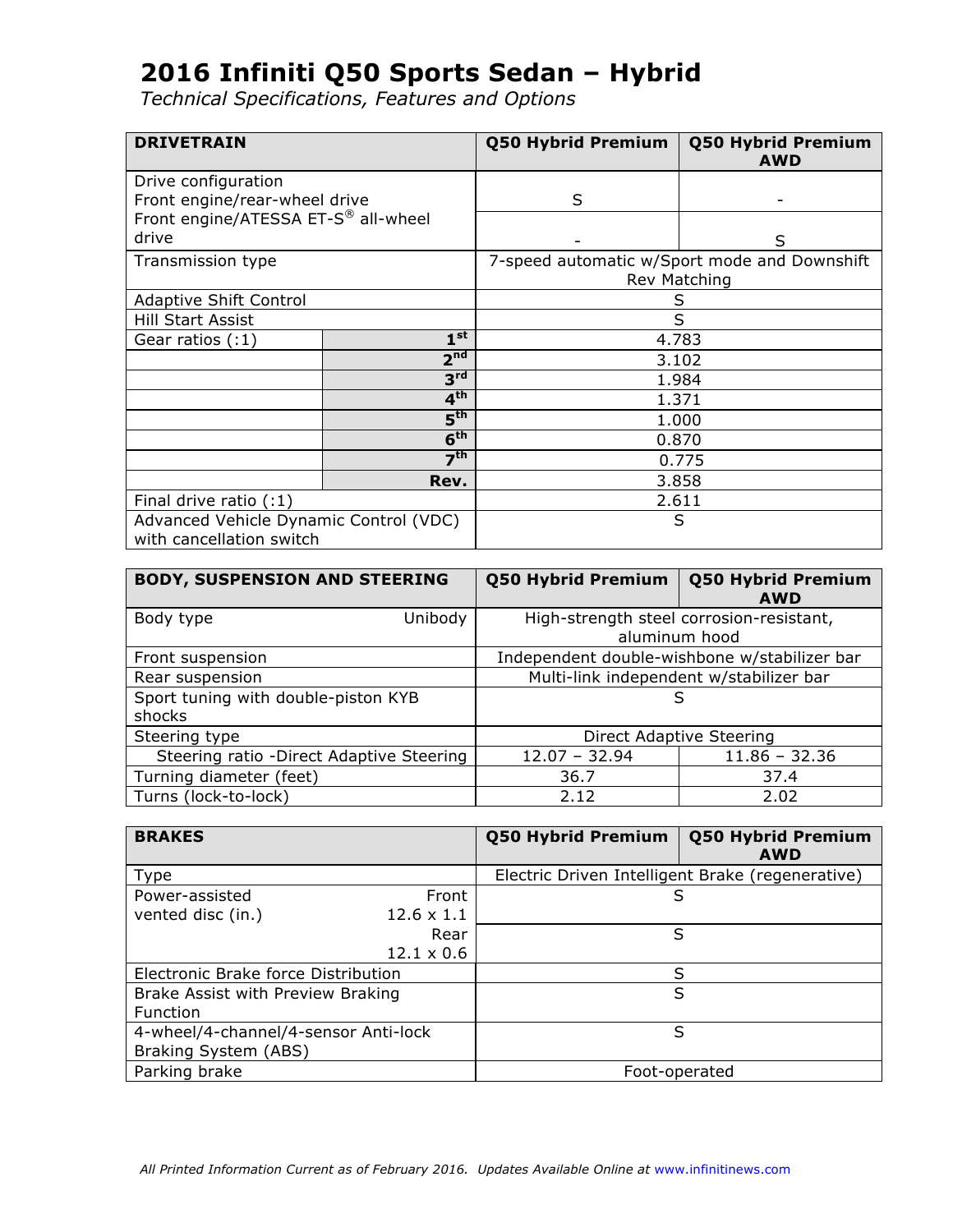| <b>WHEELS AND TIRES</b> |                         | <b>Q50 Hybrid Premium</b> | <b>Q50 Hybrid Premium</b><br><b>AWD</b> |
|-------------------------|-------------------------|---------------------------|-----------------------------------------|
| <b>Wheels</b>           |                         |                           |                                         |
| Aluminum-alloy          | 19x8.5-in split 5-spoke |                           |                                         |
|                         | machine finish          |                           |                                         |
| <b>Tires</b>            |                         |                           |                                         |
| All-Season              | Dunlop 245/40R19        | -                         |                                         |
| Summer                  | Dunlop 245/40R19        |                           | $\overline{\phantom{0}}$                |

| <b>EXTERIOR DIMENSIONS (inches)</b> | <b>Q50 Hybrid Premium</b> | <b>Q50 Hybrid Premium</b><br><b>AWD</b> |
|-------------------------------------|---------------------------|-----------------------------------------|
| Wheelbase                           |                           | 112.2                                   |
| Overall length                      | 188.3                     |                                         |
| Overall width                       | 71.8                      |                                         |
| Overall height                      | 56.8                      | 57.2                                    |
| Front track width                   | 60.8                      | 60.8                                    |
| Rear track width                    | 61.8                      | 61.8                                    |
| Minimum ground clearance            | 5.1                       | 4.8                                     |
| Coefficient of Drag (Cd)            | 0.26                      | 0.26                                    |

| <b>EXTERIOR FEATURES AND OPTIONS</b>       | <b>Q50 Hybrid Premium</b> | <b>Q50 Hybrid Premium</b><br><b>AWD</b> |
|--------------------------------------------|---------------------------|-----------------------------------------|
| Signature LED headlights (LED high/low     | S                         |                                         |
| beam), daytime running lights              |                           |                                         |
| Automatic on/off                           | S                         |                                         |
| Adaptive Front lighting System (AFS) with  | P                         |                                         |
| high beam assist technology                |                           |                                         |
| Front LED fog lights and turn signals      | S                         |                                         |
| (mounted in lower fascia)                  |                           |                                         |
| Body-color dual power controlled heated    | S                         |                                         |
| outside mirrors                            |                           |                                         |
| Auto dimming outside mirrors with          | P                         |                                         |
| reverse synchronization, memory feature    |                           |                                         |
| Tinted glass power moonroof with rear tilt | S                         |                                         |
| feature, sliding sunshade, one-touch       |                           |                                         |
| operation                                  |                           |                                         |

| <b>INTERIOR DIMENSIONS (inches)</b> | <b>Front</b> | Rear |
|-------------------------------------|--------------|------|
| Headroom without moonroof           | 40.2         | 37.5 |
| Headroom with moonroof              | 39.5         | 36.8 |
| Shoulder room                       | 56.7         | 56.1 |
| Hip room                            | 53.2         | 52.5 |
| Legroom                             | 44.5         | 35.1 |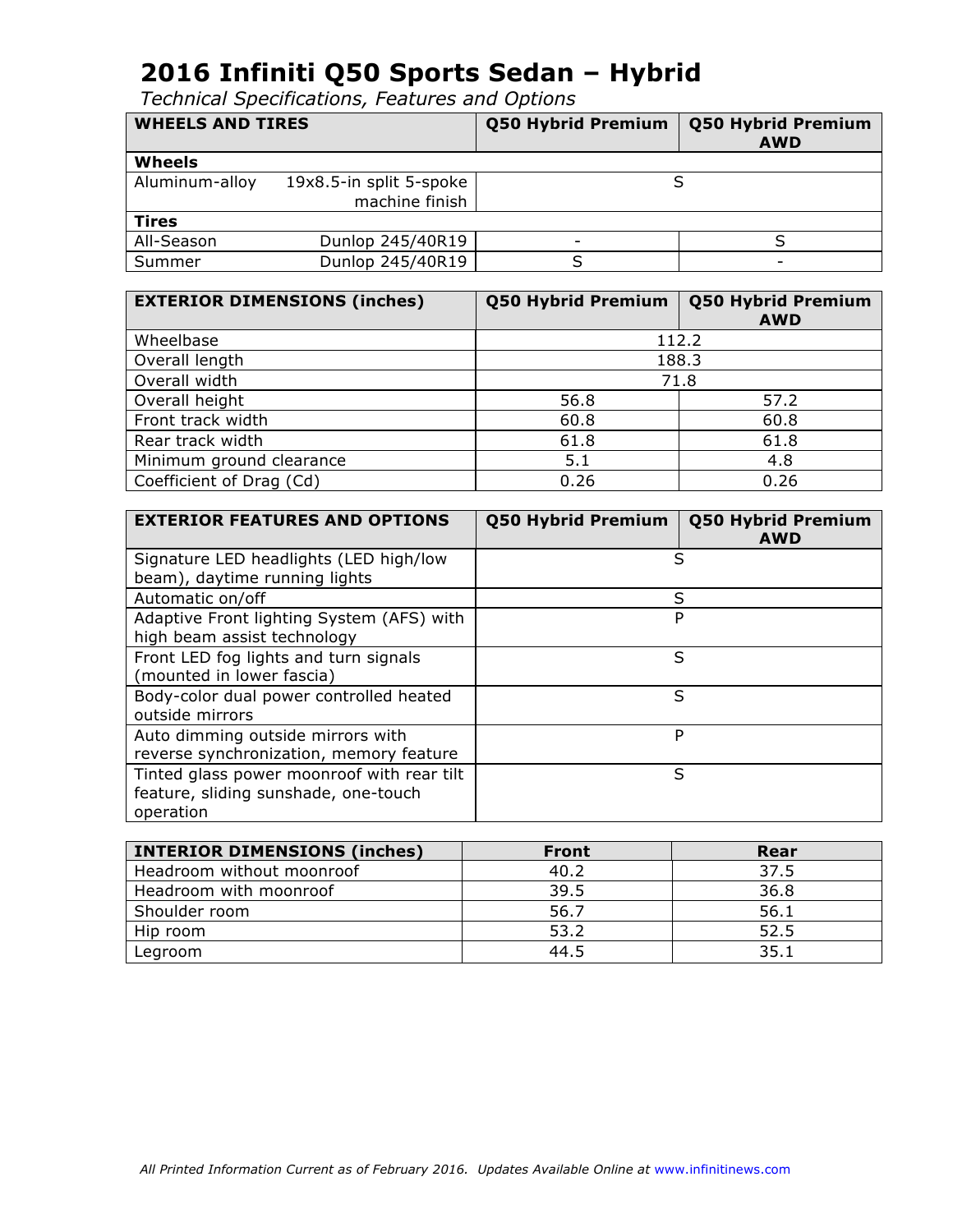| <b>INTERIOR FEATURES AND OPTIONS</b>           | Q50 Hybrid Premium      | Q50 Hybrid Premium<br><b>AWD</b> |
|------------------------------------------------|-------------------------|----------------------------------|
| Leather-appointed seats                        | S                       |                                  |
| 8-way power driver's seat w/power              | $\overline{\mathsf{s}}$ |                                  |
| adjustable lumbar support                      |                         |                                  |
| 8-way power front passenger's seat             | $\sf S$                 |                                  |
| Leather-covered steering wheel with            | $\overline{\mathsf{s}}$ |                                  |
| illuminated audio and cruise control           |                         |                                  |
| buttons                                        |                         |                                  |
| Heated steering wheel                          | S                       |                                  |
| Fine Vision electroluminescent                 | $\overline{\mathsf{s}}$ |                                  |
| instrumentation                                |                         |                                  |
| Infiniti InTouch™ dual display system          | S                       |                                  |
| with upper 8" and lower 7" VGA LCD             |                         |                                  |
| touch screens                                  |                         |                                  |
| Infiniti InTouch™ Apps                         | S                       |                                  |
| Infiniti Controller                            | $\overline{\mathsf{S}}$ |                                  |
| Infiniti InTuition™: fully customizable        | $\overline{\mathsf{s}}$ |                                  |
| digital environment for storing driver         |                         |                                  |
| settings to Intelligent Key                    |                         |                                  |
| Maple wood trim                                | S                       |                                  |
| Aluminum sill plates w/ "Infiniti" script      | $\overline{\mathsf{S}}$ |                                  |
| <b>Heated front seats</b>                      | $\sf S$                 |                                  |
| Around View <sup>®</sup> Monitor with Moving   | S                       |                                  |
| Object Detection (MOD)                         |                         |                                  |
| <b>RearView Monitor</b>                        | $\sf S$                 |                                  |
| HomeLink® Universal Transceiver                |                         |                                  |
| Bluetooth <sup>®</sup> Hands-free Phone System | $rac{S}{S}$             |                                  |
| with hands-free text messaging                 |                         |                                  |
| assistant                                      |                         |                                  |
| Dual Zone Automatic Temperature                | S                       |                                  |
| Control with microfiltration                   |                         |                                  |
| Advanced Climate Control System                | P                       |                                  |
| (ACCS) with Plasmacluster® air purifier        |                         |                                  |
| Rear seat reading lights                       | S                       |                                  |
| Memory system for driver's seat,               | ১                       |                                  |
| steering wheel and outside mirror              |                         |                                  |
| Driver's seat, steering wheel and              | S                       |                                  |
| outside mirrors position synchronization       |                         |                                  |
| Power tilt and telescope steering wheel        | S                       |                                  |
| with entry/exit assist                         |                         |                                  |
| Rear window defroster with indicator           | S                       |                                  |
| light and timer                                |                         |                                  |
| Illuminated entry system with time             | S                       |                                  |
| delay fade-out                                 |                         |                                  |
| Front seatback pockets                         | $\sf S$                 |                                  |
| Cruise control w/ steering wheel               | $\overline{\mathsf{s}}$ |                                  |
| mounted controls                               |                         |                                  |
| <b>Intelligent Cruise Control</b>              | P                       |                                  |
| Locking glove compartment with light           | S                       |                                  |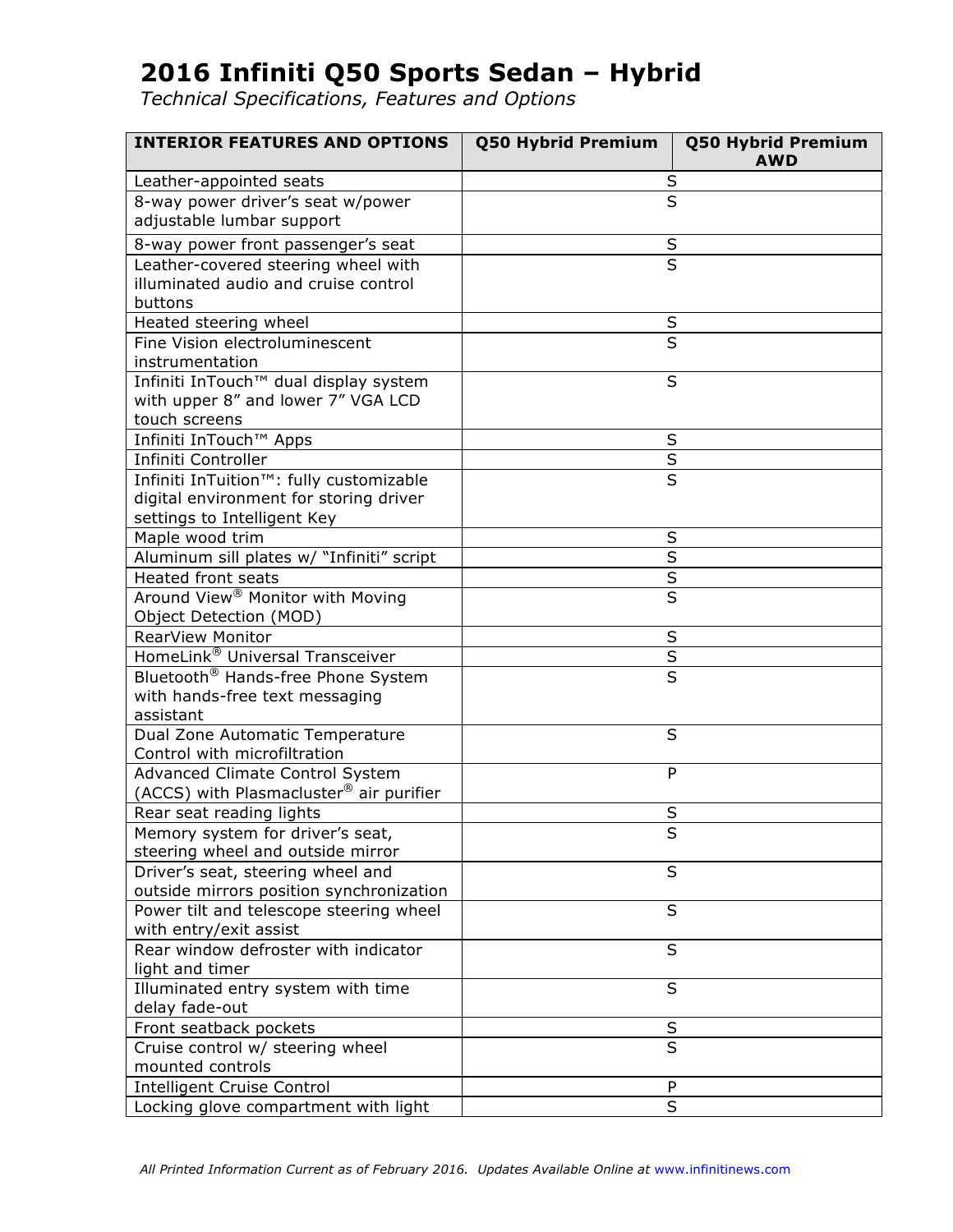*Technical Specifications, Features and Options*

| Power windows with front one-touch        | S |
|-------------------------------------------|---|
| auto-up/down with auto-reverse            |   |
| feature, remote keyless entry operable    |   |
| Remote trunk release, electromagnetic     | S |
| trunk opener                              |   |
| Driver and front-passenger sun visors     | S |
| with extenders and illum. vanity mirrors  |   |
| Dual overhead map lights w/ sunglasses    | S |
| holder                                    |   |
| Cupholders, 4 front, 2 rear               | S |
| Infiniti Intelligent Key system with push | S |
| button ignition                           |   |
| Trunk illumination and hooks (4)          | S |
| Active Noise Control (ANC)                | S |

| <b>INSTRUMENTATION</b>                |   |
|---------------------------------------|---|
| Analog speedometer,                   | S |
| tachometer, coolant                   |   |
| temperature and fuel gauges           |   |
| and white electroluminescent          |   |
| instrumentation                       |   |
| Odometer with dual trip meters        |   |
| Multi-function trip computer display  |   |
| w/instant fuel economy, driving time, |   |
| outside temperature, distance to      |   |
| empty, average speed, average fuel    |   |
| economy                               |   |
| HEV power gauge/meter                 | S |

| <b>AUDIO AND NAVIGATION SYSTEMS</b>            | <b>Q50 Hybrid Premium</b> | <b>Q50 Hybrid Premium</b><br><b>AWD</b> |
|------------------------------------------------|---------------------------|-----------------------------------------|
| Infiniti Studio on Wheels by Bose <sup>®</sup> | S                         |                                         |
| Premium Audio system with 14                   |                           |                                         |
| speakers, Bose® Centerpoint®                   |                           |                                         |
| simulated sound                                |                           |                                         |
| HD radio                                       | S                         |                                         |
| Speed sensing volume control                   | S                         |                                         |
| Two USB inputs, aux input and video            | S                         |                                         |
| input                                          |                           |                                         |
| Rear window in-glass diversity antenna         | S                         |                                         |
| SiriusXM® Satellite Radio (SiriusXM®           | S                         |                                         |
| subscription required, sold separately)        |                           |                                         |
| SiriusXM® Travel Link with access to           | S                         |                                         |
| weather, fuel prices, stocks, sports and       |                           |                                         |
| movie times (SiriusXM® subscription            |                           |                                         |
| required, sold separately; late                |                           |                                         |
| availability)                                  |                           |                                         |
| Steering-wheel mounted audio controls          | S                         |                                         |
| Infiniti Voice Recognition                     | S                         |                                         |
|                                                |                           |                                         |
|                                                |                           |                                         |

All Printed Information Current as of February 2016. Updates Available Online at www.infinitinews.com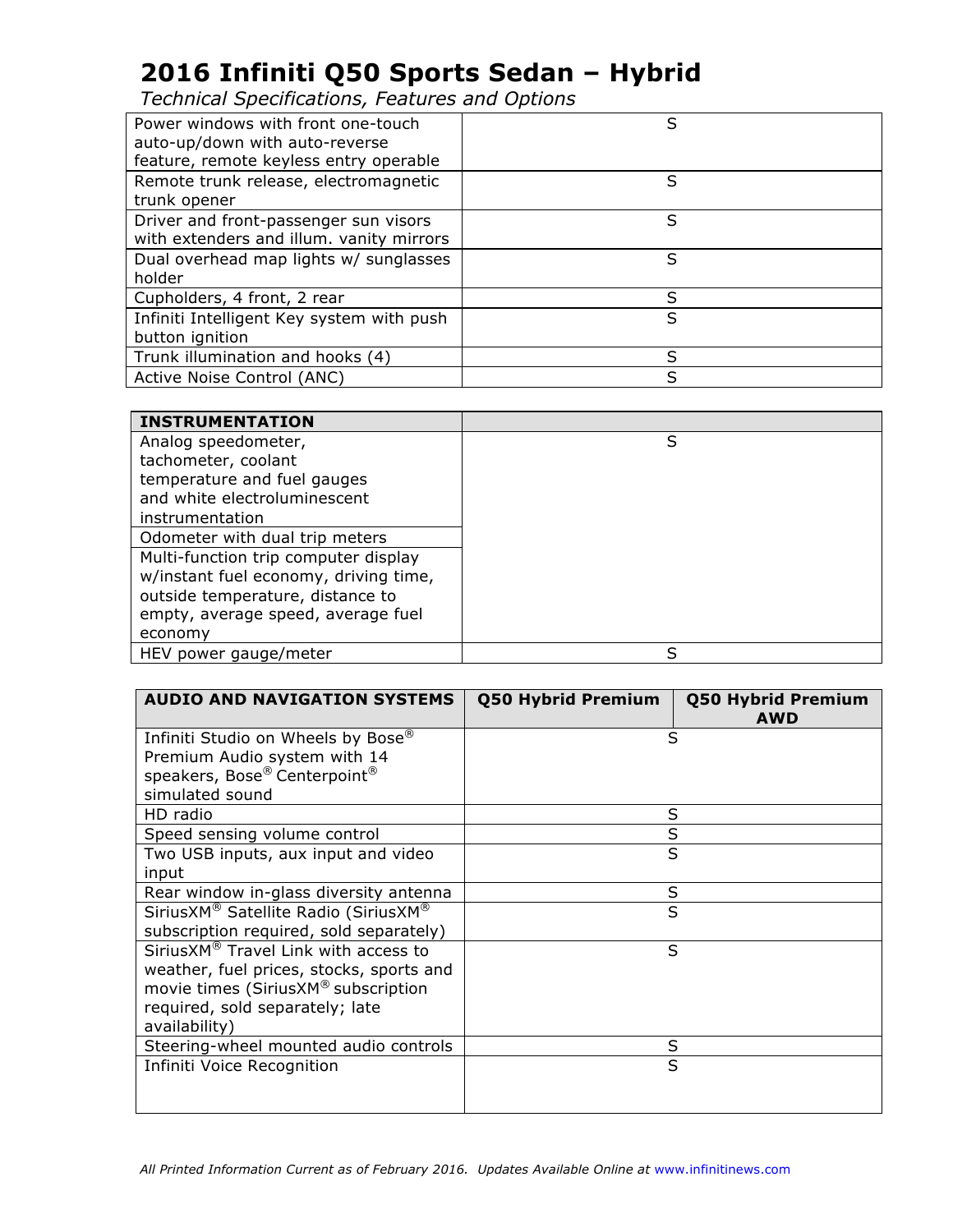| Infiniti InTouch <sup>™</sup> with Navigation and  | S |
|----------------------------------------------------|---|
| Infiniti InTouch™ Services, with lane              |   |
| guidance and 3D building graphics,                 |   |
| voice recognition for navigation                   |   |
| functions, including one-shot voice                |   |
| destination entry, Infiniti InTouch™               |   |
| Services with six months of safety,                |   |
| security and convenience services,                 |   |
| SiriusXM <sup>®</sup> Traffic, including real-time |   |
| traffic information (SiriusXM®                     |   |
| subscription required, sold separately             |   |

| <b>CAPACITIES</b>                   |       |
|-------------------------------------|-------|
| Seating capacity                    |       |
| Interior passenger volume (cu. ft.) | 100.0 |
| Trunk volume (cu. ft.)              | 9.4   |
| Fuel tank (gals.)                   | 17.8  |
| Engine oil (qts.)                   | 5.2   |
| Engine coolant (qts.)               | 11.4  |

| <b>EPA MILEAGE ESTIMATES (Actual</b><br>mileage may vary) | <b>Q50 Hybrid Premium</b><br><b>RWD</b> | <b>Q50 Hybrid Premium</b><br><b>AWD</b> |
|-----------------------------------------------------------|-----------------------------------------|-----------------------------------------|
| City                                                      | 28                                      | つフ                                      |
| Highway                                                   | 34                                      |                                         |
| Combined                                                  | 30                                      | 28                                      |
| <b>EPA Classification</b>                                 | Compact cars                            |                                         |

| <b>CURB WEIGHTS (lbs)</b>                | <b>Q50 Hybrid Premium</b><br><b>RWD</b> | <b>Q50 Hybrid Premium</b><br><b>AWD</b> |
|------------------------------------------|-----------------------------------------|-----------------------------------------|
| Front                                    | 2,101                                   | 2,246                                   |
| Rear                                     | 1,821                                   | 1,848                                   |
| Total                                    | 3,922                                   | 4,094                                   |
| Weight distribution (% fr/rr, w/ driver) | 53.6/46.4                               | 54.9/45.1                               |
| GVWR (lbs.)                              | 4,960                                   | 5,159                                   |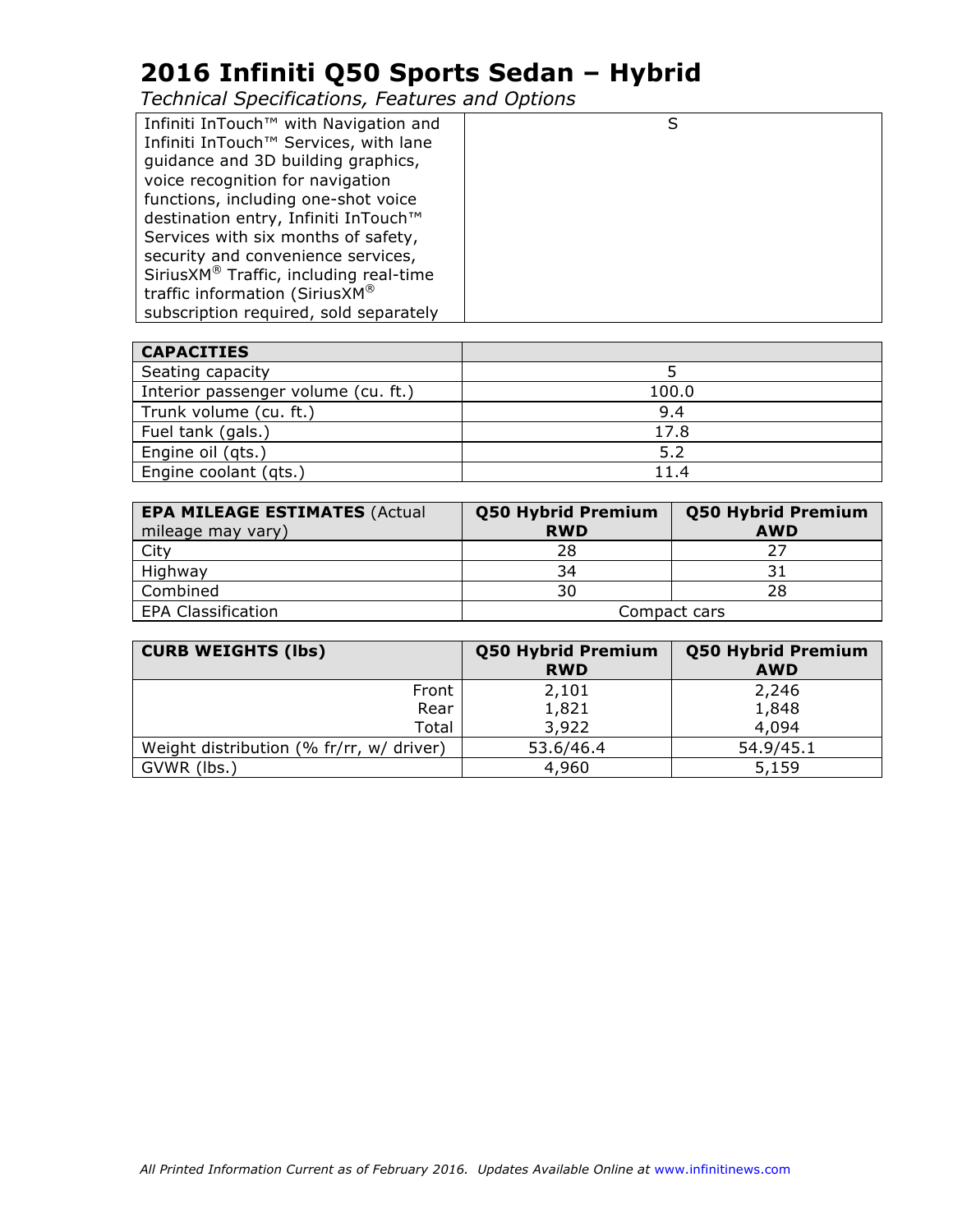| <b>SAFETY AND SECURITY FEATURES</b>                      | Q50 Hybrid<br>Premium | Q50 Hybrid<br><b>Premium AWD</b> |
|----------------------------------------------------------|-----------------------|----------------------------------|
| Advanced Air Bag System (AABS) with dual-                |                       | S                                |
| stage supplemental front air bags with occupant          |                       |                                  |
| classification sensor                                    |                       |                                  |
| Front seat-mounted side impact supp. air bags            |                       |                                  |
| Roof-mounted curtain side impact supplemental            |                       |                                  |
| air bags for front and rear-seat outboard                |                       |                                  |
| occupant head protection                                 |                       |                                  |
| LATCH System (Lower Anchors and Tethers for<br>CHildren) |                       |                                  |
| Front seat belts with pretensioners and load             |                       |                                  |
| limiters                                                 |                       |                                  |
| Zone Body construction                                   |                       |                                  |
| Power window lockout function                            |                       |                                  |
| Shift interlock system                                   |                       |                                  |
| Energy-absorbing steering column                         |                       |                                  |
| Vehicle Security System with indicator light and         |                       |                                  |
| Infiniti Vehicle Immobilizer System                      |                       |                                  |
| Remote Keyless Entry system with panic alarm             |                       |                                  |
| Vehicle Dynamic Control (VDC)                            |                       |                                  |
| Tire Pressure Monitoring System (TPMS)                   |                       |                                  |
| Brake-Operated Pre-Crash Seat Belts                      |                       | P                                |
| Blind Spot Warning (BSW) and Blind Spot                  |                       | $\overline{\mathsf{s}}$          |
| Intervention <sup>®</sup> (BSI)                          |                       |                                  |
| Intelligent Cruise Control (Full Speed Range)            |                       | P                                |
| Backup Collision Intervention (BCI) with Rear            |                       | $\overline{\mathsf{s}}$          |
| Cross Traffic Alert (RCTA)                               |                       |                                  |
| Distance Control Assist (DCA)                            |                       | P                                |
| Predictive Forward Collision Warning (PFCW)              |                       | S                                |
| Forward Emergency Braking (FEB)                          |                       | S                                |
| Lane Departure Warning (LDW)                             |                       | P                                |
| Lane Departure Prevention with Active Lane               |                       | P                                |
| Control™ (utilizing world's first production Direct      |                       |                                  |
| Active Steering technology)                              |                       |                                  |

| <b>PACKAGES AND OPTIONS</b>                                                                                                                                                                                                                                                                                                                                                                                                                                                          | Q50 Hybrid<br>Premium | Q50 Hybrid<br><b>Premium AWD</b> |
|--------------------------------------------------------------------------------------------------------------------------------------------------------------------------------------------------------------------------------------------------------------------------------------------------------------------------------------------------------------------------------------------------------------------------------------------------------------------------------------|-----------------------|----------------------------------|
| <b>Technology Package:</b> Auto leveling Adaptive<br>Front Lighting System (AFS), High Beam Assist,<br>Intelligent Cruise Control (Full-Speed Range),<br>Distance Control Assist (DCA), Eco pedal,<br>Advanced Climate Control System (ACCS) with<br>Plasmacluster® and Grape Polyphenol filter, Front<br>Seat Driver/Passenger Pre-Crash Seat Belts,<br>Blind Spot Intervention (BSI), Lane Departure<br>Warning (LDW), Lane Departure Prevention<br>(LDP) with Active Lane Control |                       | Ő                                |